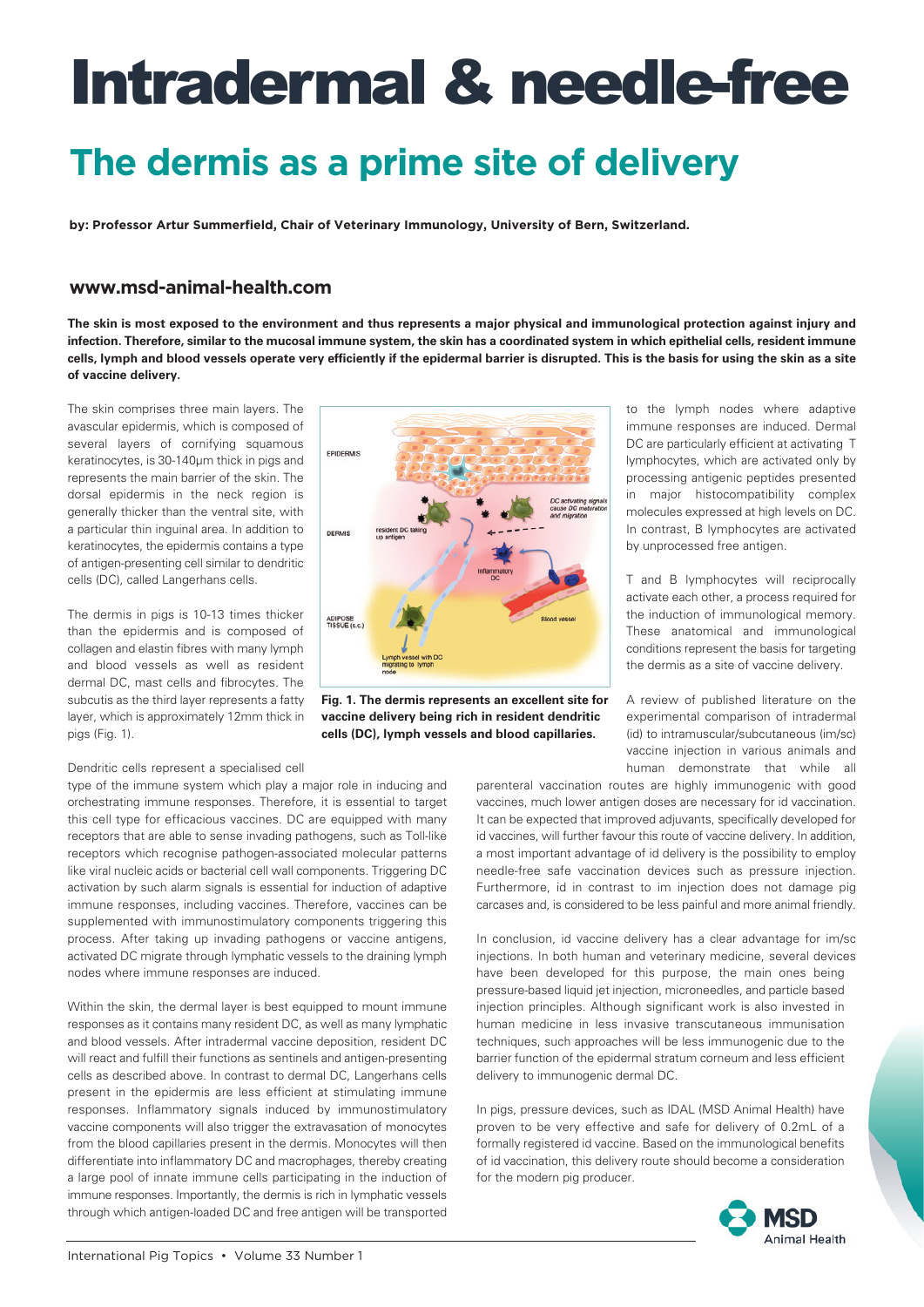## **Towards a new standard in pig vaccination**

**by: Rika Jolie, Global Technical Director – Swine** 

### **[www.msd-animal-health.com](http://www.msd-animal-health.com)**

**In the pig industry, vaccines are traditionally administered intramuscularly using a needle and syringe. However, the disadvantages of this method have stimulated research into novel vaccine delivery methods. The good news: needle-free intradermal vaccination devices and dedicated vaccines are now commercially available, combining the benefits of needle-free injection and intradermal vaccine delivery.** 

#### **Needle-free: the advantages**

Needle-free vaccination reduces the risk of the spread of viral diseases such as PRRS, which may occur when using the same needle on multiple animals. Furthermore, it eliminates the risk of broken needles, abscesses and associated carcase trim and improves operator safety by avoidance of accidental needle-stick injuries. It also does away with the need for changing and disposal of used needles and reduces the volume of a vaccine dose – leading to less packaging waste and lower volume requirements for the cold chain. Needle-free vaccination also tends to be more precise and reliable by depositing a vaccine dose at the approximate same depth, delivering a proper dose every time.

#### **Improved welfare**

Another big advantage is the improved welfare of pigs, with needlefree vaccinations causing less pain and stress. A recent study shows that needle-free intradermal vaccination reduces the fear and pain reaction of gestating sows. "This is of particular interest in grouphoused sows, where one sow's scream following a needle stick will immediately trigger excitement and apprehension in the entire barn or group," explains Ruud Segers, global R&D manager for swine biologicals at MSD Animal Health. "Needle-free vaccination will not only contribute to animal welfare but also makes for a calmer, more relaxed working environment for the vaccinators." Another study in a commercial pig farm evaluated the welfare aspects in suckling pigs after IDAL vaccination. Results found that piglets in the needle-free group were more active and had more suckling activity after vaccination than IM-vaccinated pigs.

#### **Intradermal vs. intramuscular**

And there is another major advantage: while traditional, syringe-needle vaccinations deliver a bolus of vaccine deep in the muscle, a needlefree injector such as the IDAL device disperses the vaccine more broadly in the skin. Overall, the immune response following intradermal vaccination can be faster and at least as good as traditional intramuscular vaccination – all with a much lower vaccine volume than used in traditional vaccination (0.2ml instead of 2ml).

#### **IDAL: a collaborative success**

The best-known example of a needle-free vaccination device in the pig industry is probably IDAL, developed in the Netherlands by Frencken Mechatronics in collaboration with Intervet, and which first officially appeared on the market in 2001. The technical development has since been taken over by Henke-Sass Wolf and MSD Animal Health, and improved models IDAL I and II arrived on the market in 2013 and 2014, respectively. The strength of the IDAL device is that



**Fig. 1. IDAL injection reduces fear and pain reactions in sows compared to needle injections (42 sows in each treatment group).**

it was developed in close collaboration with the vaccine manufacturer, alongside a growing vaccine portfolio specifically developed for use with IDAL. The IDAL was initially developed for the administration of live vaccines. Later, the technology was taken one step further to also administer inactivated vaccines, which need to be specifically developed. Dr Segers concedes that it is "a considerable challenge requiring a high level of expertise to get all of the necessary antigen and adjuvant in such a small volume in a stable emulsion." The first inactivated vaccine against Mycoplasma hyopneumoniae, introduced in 2013, outperformed an intramuscular vaccine in a field situation. In 2016, a similar vaccine against porcine circovirus infection was introduced and both the Mycoplasma and PCV Porcilis vaccines can be used at the same time in piglets around weaning.

#### **A promising future**

"Although IDAL was first introduced in the 1990s in the Netherlands, in particular to help with mass vaccination against Aujeszky's disease, it really took off in the past decade," comments Victor Geurts DVM, from MSD Animal Health. There are now over 400 IDALs in the field, meaning that nearly one in five Dutch farrow-tofinish and multiplier farms is using the device. A recent Dutch survey indicated a client satisfaction of 94.9%, with hygiene, animal welfare and reduced side effects most commonly cited as benefits.

Isidoro Pérez Guzman, technical manager of Agropecuaria Obanos, a Spanish pig production company with over 13,000 sows, sums it up best. "The IDAL system allows us to have easy, safe and effective vaccine administration while decreasing the stress in piglets and sows."

The needle-free future seems bright.

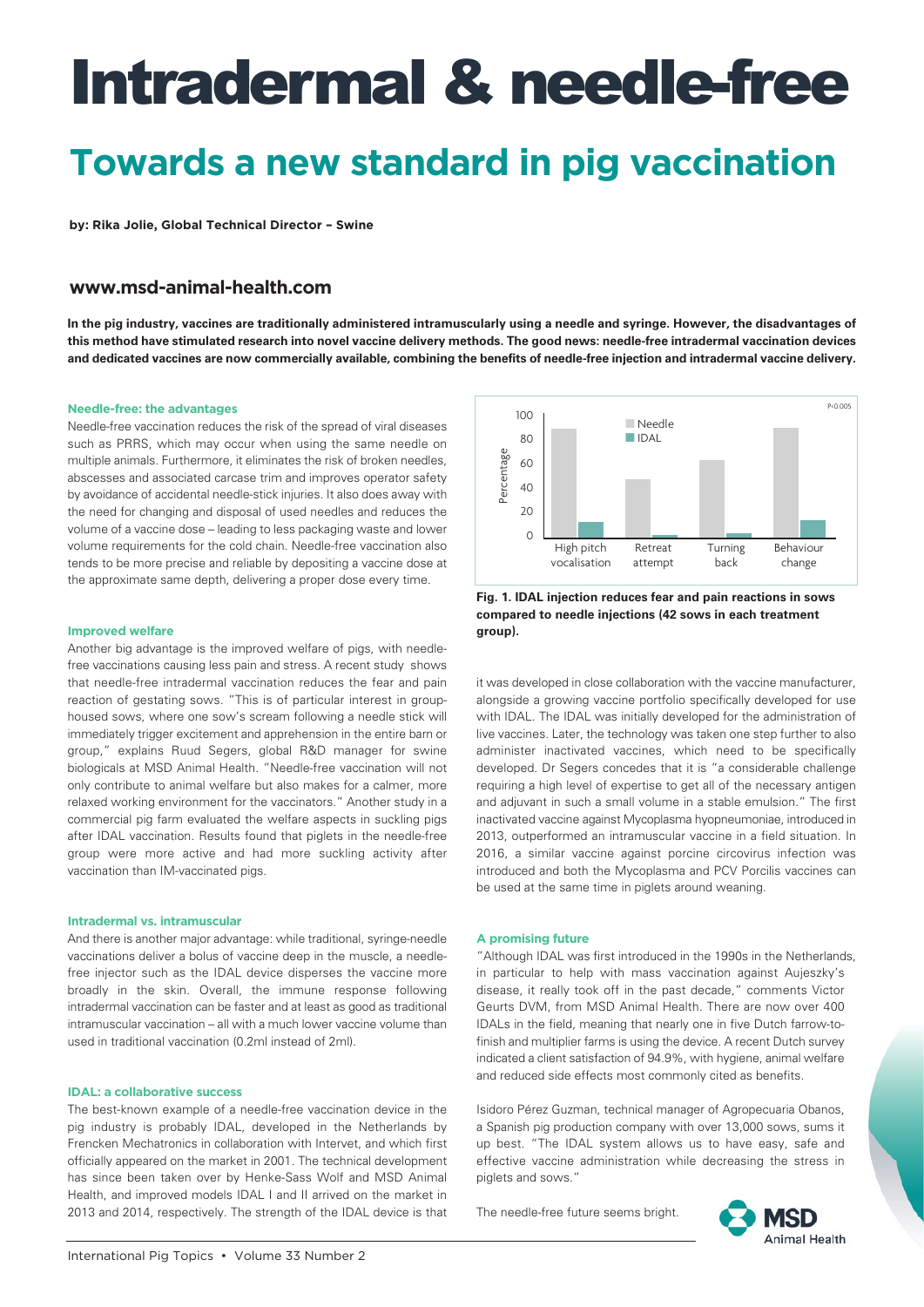## **Reducing antibiotic consumption in finishers**

**by: K. Fiebig, J. Mischok, MSD Animal Health, Unterschleißheim, Germany, G. Ernst, Vetpractice Ernst, Densdorf, Süderbarup, Germany.** 

### **[www.msd-animal-health.com](http://www.msd-animal-health.com)**

**Needle free injection devices have been around in human medicine since the 1930s and were first introduced into veterinary medicine in the 1990s. In recent years, intradermal vaccination with a needle free device like IDAL (MSD-AH, Boxmeer, NL) has become available in the swine industry following registration of specifically developed intradermal vaccines for key swine diseases such as Porcine Circovirus (PCV), Porcine Reproductive and Respiratory Syndrome (PRRS) and Pseudorabies. Following is a case report of the impact of an intradermal PCV2 vaccine (Porcilis PCV) on various production parameters and antibiotic consumption on a German swine farm.** 

Porcine circovirus plays an important role in porcine respiratory disease complex (PRDC) by increasing lung lesions, reducing daily weight gains and more antibiotic use.

Following introduction of PCV piglet vaccinations and combined with improved management, clinical signs associated with PCV2 are less frequently observed. Although, farm managers (especially in closedherd-systems) may decide to no longer vaccinate their piglets for PCV2, the following case report does support that even in a high health farm intradermal PCV2 vaccination has a return on investment.

#### **Background and farm history**

The following study describes the effect of an intradermal PCV2 vaccine on production parameters after an acute PCV2 infection under normal field conditions in Germany. The study farm was a closed herd in Northern Germany (Schleswig Holstein) with nearly 2,000 sows and a three-week production system with about 140 sows per group. The herd is set up as a multi-site-production system and was classified as high health with excellent performance and low antibiotic consumption.

The herd has been PRRS-unsuspicious for years. The farrowing unit, piglet-nursery and fattening unit are located in three different locations to interrupt the infection chains. Sows were routinely vaccinated against Erysipelas, Parvo and Influenza, while piglets were nonvaccinated.

Despite high biosecurity measures, an acute PCV2 infection occurred in October 2016. The origin of the PCV2 infection was most likely through the purchasing of breeding animals, which is part of normal herd restocking. Although pigs were highly viraemic, they did not have







**Fig. 2. Antibiotic treatments compared between PCV nonvaccinated and PCV ID vaccinated finishing pigs.**

any typical clinical PCV2-signs like PWMS or PDNS. After confirmation of the acute PCV2 infection, piglets were immediately vaccinated at 21 days of age with an intradermal PCV2 vaccine (Porcilis PCV ID) administered with a needle free device (IDAL).

#### **Results**

The intradermal PCV vaccination stopped the acute PCV2-infection immediately. PCV2-viraemia reduced significantly in vaccinated piglets (from 107.43 PCV2 DNA/μl serum to 101 /μl serum). Vaccinated animals also had an improved average daily weight gain (from 1,014g/day nonvaccinated and affected piglets to 1,050g/day vaccinated animals – Fig. 1). Mortality rate in fattening decreased from 3.7% during the acute PCV2 outbreak to 1.3% in PCV ID vaccinated groups. The number of antibiotic treatments was also significantly reduced from 7.8% during the acute PCV2 infection to 0.6% after implementation of the PCV ID vaccination (Fig. 2). Since the introduction of the PCV2 vaccination, the proportion of medium to high grade pleurisies at slaughter dropped from 3% to 0.5%.

#### **Discussion and conclusion**

The current case report confirms that PCV2 infections can occur even in high health herds with high biosecurity standards. In addition, the results support that intradermal PCV2 vaccination of piglets further improved the already excellent performance parameters and carcase quality as well as reduced PCV2 viraemia and antibiotic use. Unrelated to the improved performance, the farm manager was satisfied with the needle free and intradermal application of the

PCV2 vaccine because it made the vaccination procedure easier, faster and more animal friendly.

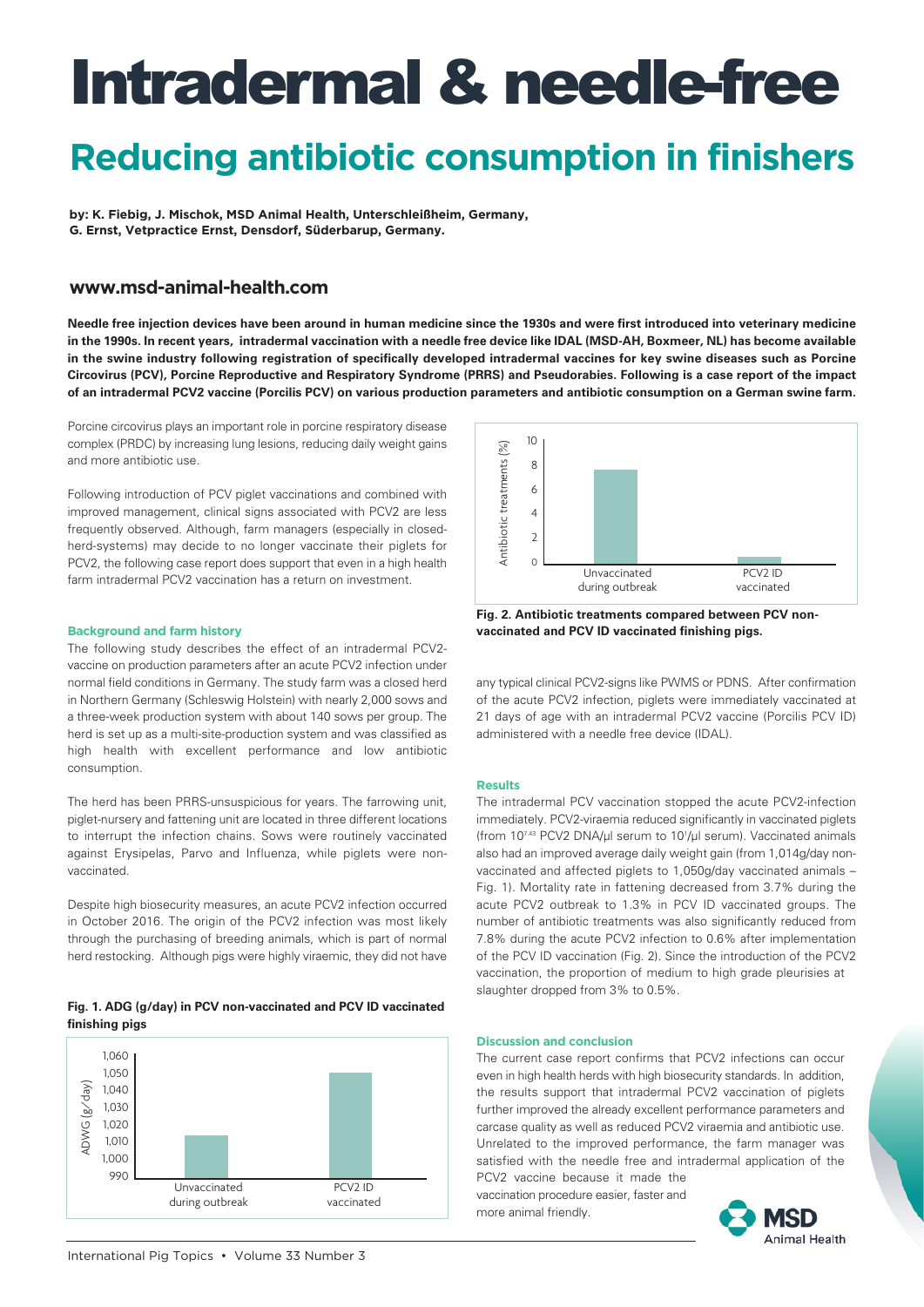## **Going from strength to strength**

**by: Rika Jolie, Global Technical Director Swine, MSD Animal Health.** 

### **[www.msd-animal-health.com](http://www.msd-animal-health.com)**

**A third generation intradermal needle-free injection device (IDAL 3G) for pigs has been launched worldwide by MSD Animal Health. According to those who tried it in the field, it's even better than its predecessor. But why go needle-free in the first place? "Needle-free and intradermal vaccinations are a perfect match," confirms Rika Jolie, Global Technical Director Swine at MSD Animal Health. "The needle-free approach has great benefits for both pigs and people: it eliminates the risk of disease transfer, broken needles in pigs and meat as well as needle-stick injuries in operators, and above all, it improves animal welfare." Pigs are less stressed during vaccination campaigns, and are less fearful of farm operators after needle-free vaccine administration compared to those using needles.**

#### **Satisfying consumer demand**

During vaccination campaigns, "the same needles are often used for multiple animals, which blunts the needles, meaning the injection becomes increasingly painful for the next animal," confirms Olivia Azlor, Global Marketing Director for Swine at MSD Animal Health. But there is another reason why it is a perfect match: IDAL allows the vaccine to be delivered intradermal rather than deeper in the subcutaneous muscle.

"Compared to muscle tissue, the skin is much better adapted to vaccination as it is a truly immunological organ and contains many resident immune cells," confirms Ruud Segers, Head of Global Swine R&D at MSD Animal Health. "In the muscle, there are not only less immune cells, but they are not resident to pick up and deal with pathogens and antigens." The fixed volume of intradermal vaccination (0.2ml) is perfect for the purpose."It is enough to spread horizontally in the skin and to induce an immune response. A larger volume would just make the vaccine go elsewhere."

#### **A growing vaccine portfolio**

MSD is not new to the IDAL game. "We started developing needlefree vaccination some 25 years ago, in the Netherlands in the early 1990s. Our prime objective at the time was the eradication of Aujeszky's disease (pseudorabies), and prevention of disease transmission was crucial," explains Dr Segers. This is also why the first dedicated intradermal (ID) vaccine was a live vaccine against Aujeszky's disease – soon followed by one against the porcine respiratory and reproductive syndrome (PRRS). But inactivated vaccines have also been developed for IDAL, including against Mycoplasma hyopneumoniae and against the porcine circovirus.

"We had to overcome a number of additional challenges," admits Dr Segers. Because of the small volume, these vaccines not only require a tenfold higher antigen concentration, but they can only contain a tenth of the volume of adjuvant." Having two M. hyo vaccines – one for ID and one for IM administration – allowed the company to compare their performance in the field.

"The ID vaccine was found to significantly outperform the IM vaccine in terms of lung lesions and mortality." As a result, the company decided to focus on the intradermal vaccine alone – and not only because of its superior performance. "Intradermal vaccination is animal-friendly but it is easier on the operator, too. It's a pleasure to vaccinate sows in a calm, stress-free environment, without screaming pigs or chasing after them."

#### **Improving the IDAL**

IDAL is currently being manufactured by Henke Sass Wolf (HSW) in Germany. The first needle-free devices were developed in the 1990s and the first IDAL officially appeared on the market in 2001. HSW took over technical development in 2012, and improved models arrived on the market in 2013 and 2014.

#### **Fast and reliable servicing**

IDAL use requires well-equipped and well-trained local service centres. "A fast and reliable local service centre for IDAL devices is essential," stresses Jonas Riess. HSW provides calibrated technical equipment and a dedicated HSW team to train the local service team, followed by regular audits. Today, some 6,000 IDAL devices are in use worldwide, with service centres in Europe, Asia and Latin America. For regulatory reasons, the IDAL is not yet present in North America, "but may be introduced in the future," confirms Rika Jolie.

#### **IDAL 3G: so what's new?**

So what's different about IDAL 3G? "Firstly, its look has changed quite a bit," announces Rika Jolie, adding that the new design was prompted by customer feedback. Number one is ergonomics. The 3G is a lot more balanced, lighter and no longer top-heavy. "The handle is ergonomically shaped and the trigger is easy to hold down." The twocomponent surface provides for an easier, safer grip.

The menu on the display screen has become more intuitive, with two control buttons. The bottle cage is open, allowing for easier fitting and removal of vials. A belt clip can be fitted on either side of the device to suit both left and right-handed operators. IDAL 3G furthermore has a lithium-ion battery allowing for at least 1,200 injections. The service interval has also improved. "Once trained, farmers can carry out the 'small service' – nozzle replacement – themselves every 20,000 injections. And a full service by HSW will only be needed every 100,000 injections – instead of the current 12,000."

#### **Well received in the field**

And what is the feedback from the field so far? Stephan von Berg, Regional Global Technical Director Swine Europe at MSD Animal Health, reports. "We tested the 3G prototype on a number of commercial pig farms in Europe that were familiar with IDAL 2G. We asked the farmers to vaccinate 'as usual', without any specific instructions on handling or care. Even though these were only

prototypes, so not as nice as the final product, all those who tested it preferred to keep the prototype!"

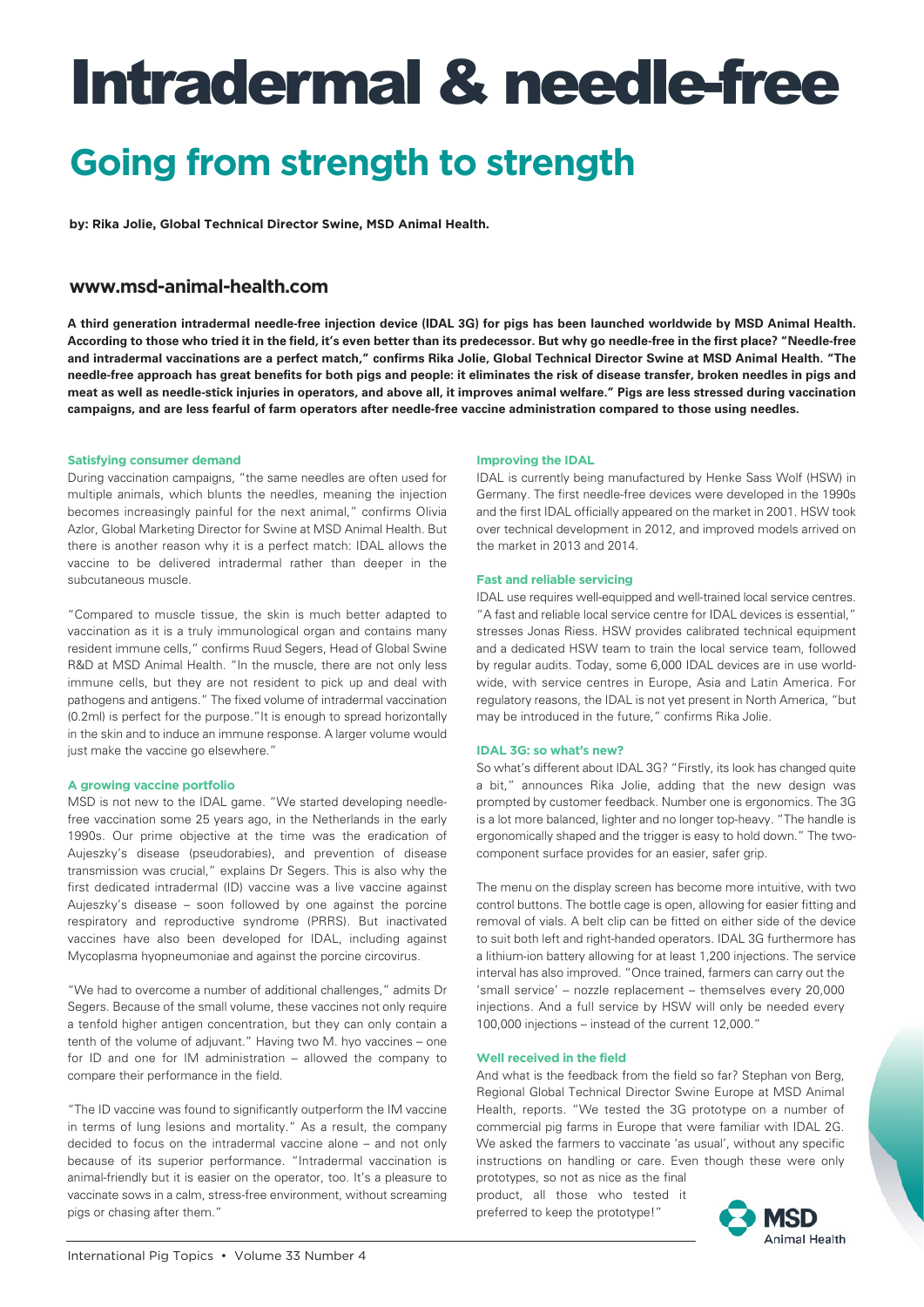## **Improving health and profitability**

**by: Christopher Chase, Department of Veterinary and Biomedical Sciences, South Dakota State University, Brookings SD. USA.** 

### **[www.msd-animal-health.com](http://www.msd-animal-health.com)**

**Vaccination technology aimed at improving efficacy, minimising work place injuries, while achieving high worker compliance continues to be the holy grail for swine preventative medicine programs. The incorporation of needle free technology in herd closures along with other simple biosecurity practices has resulted in herds with improved health and decreased PRRSV infections without the use of costly air filtration systems. Needle free devices (NFD) limit animal-to-animal spread compared to needle administration. Vaccination of a PRRSV positive animal with a needle free device spread PRRSV to negative animals 25% of the time compared to 100% in animals with needle administration.**

The importance of workplace safety cannot be overemphasised as a recent University of Minnesota study found that 86% of veterinarians surveyed indicated that needle stick injuries (NSI) were the number one physical injury. A review of six articles from 1996-2009 found that 70% of veterinarians had at least one NSI in the previous 12 months. Since the vast majority of pathogens infect the pig via the oral, gastrointestinal, respiratory or reproductive mucosal surface, efforts at improving efficacy have been directed at mucosal immunity. NFD delivery methods can enhance the mucosal immune response. With needle free devices (NFD), there is an enhanced intradermal (ID) dispersion of the vaccine in the tissue that affects the animal's immune response to an antigen. This wider dispersion of vaccine is thought to increase exposure of the antigen to antigen-presenting cells, thereby resulting in an improved immune response.

Transdermal vaccine delivery resulted in an enhanced immune response, when compared to traditional needle-and-syringe vaccine delivery. This includes enhanced antibody and enhanced cellular immune responses, which is antigen dependent. There have been over 50 vaccine studies with transdermal devices in swine. Results indicate an equivalent or better immune response with transdermal vaccination when compared with intramuscular vaccination with syringe-needle devices. No studies indicated a poorer response when NFDs were used. Although mucosal immunisation for enteric organisms can be achieved by oral vaccine administration in drinking water (Salmonella choleraesuis, S. typhimurium and Lawsonia intracellularis), their efficacy is affected by antibiotics and disinfectants. Other mucosal delivery methods, such as vaginal and intranasal delivery, have been used for systemic, respiratory and reproductive diseases in swine. Both of these methods require additional restraint and, depending on the stage of production, increase the stress on the animals.

The vaginal delivery device was developed to deliver a gonadotropin releasing hormone (GNRH) analog for oestrus induction. Since artificial insemination is a widely used practice in swine systems, this vaginal method is convenient. In a PRRSV positive herd, there was no measurable immune effect using a commercial PRRSV vaccine between 'vaginal PRRSV vaccination' and unvaccinated control animals. Autogenous vaccines have been delivered intranasally for swine influenza, H. parasuis and S. suis and PRRSV with mixed results. Only an intranasal attenuated swine influenza vaccine, recently registered in the US, has reduced clinical disease. There have been no direct comparisons between NFD and intranasal vaccination in terms of labour, efficacy or compliance.

#### **Targeting problem diseases – swine flu and PRRSV**

We reviewed four papers that administered commercial influenza vaccines with a NFD and they all demonstrated that efficacy was as good or better with a NFD compared to the needle and syringe method. With the emergence of new influenza strains, experimental DNA vaccine approaches have been developed to provide better protection. These DNA vaccination approaches can be done effectively with needle free technology. In one study, needle free delivery elicited improved antibody responses with the same efficiency as conventional injection in cross-protection studies. Additional work has been done with a polyvalent influenza vaccine administered with a NFD that protects against influenza.

There have been several developments with NFD and porcine respiratory and reproductive virus (PRRSV) vaccines. Prior to 2008, there were three studies that demonstrated that NFD vaccination was as effective as needle syringe injections. There are two modified live PRRSV vaccines licensed in Europe for intradermal administration with a specific needle free device. Two papers comparing intramuscular (IM) needle administration to intradermal (ID) administration of PRRSV vaccines resulted in a similar immune response to IM administered vaccines. More importantly, protection was found against a heterologous PRRSV challenge at a similar rate between the two routes with 1/10 the volume of vaccine being administered by the ID route. Additionally, there was a reduction in coughing and listlessness in the pigs vaccinated ID compared to IM pigs following PRRSV challenge. Non-peer reviewed work with ID PRRSV vaccines also indicated heterologous protection and extended duration of immunity following challenge at 24 weeks of age compared to IM administered PRRSV vaccines. New experimental PRRSV DNA vaccines administered with NFD devices have also been effective at PRRSV protection. NFD ID vaccination against PRRSV offers a similar improved efficacy with 1/10 vaccine volume as compared to IM MLV PRRSV vaccine. Therefore, ID vaccination is an effective reproducible method to provide PRRSV protection.

In summary, NFD technology coupled with improved biosecurity has resulted in healthier swine flows without the installation of expensive bio-filtration. Improved worker health and safety occurs by decreasing needle-syringe usage, which is the number one cause of swine worker injuries. Finally, mucosal immunity and excellent

efficacy can be achieved with NFD while using a reduced volume of vaccine.

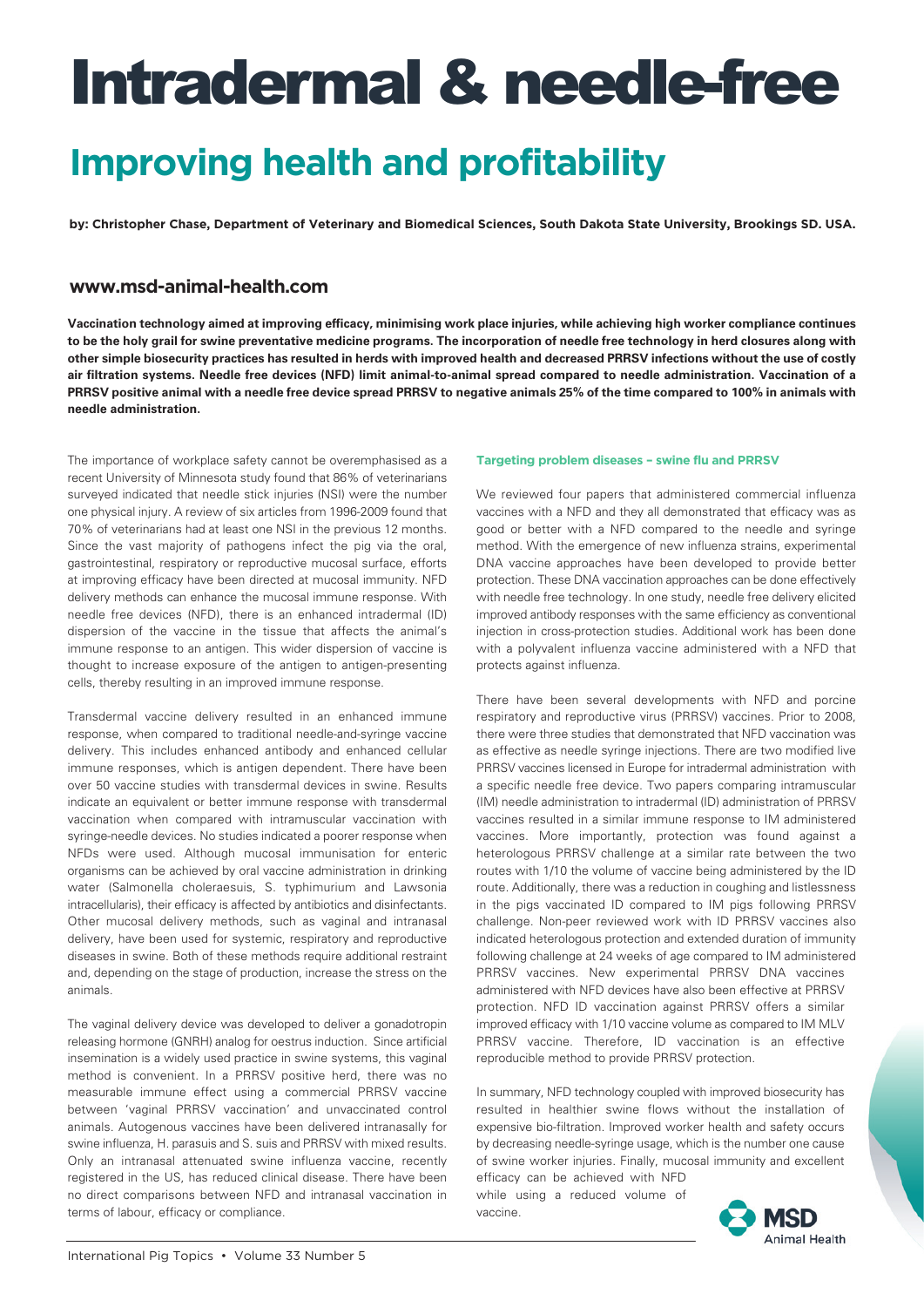## **Welfare benefits of intradermal vaccination**

**by Déborah Temple, Eva Mainau and Xavier Manteca, School of Veterinary Medicine, Universitat Autònoma de Barcelona, Bellaterra, Spain and Marta Jiménez, MSD AH, Spain.** 

### **[www.msd-animal-health.com](http://www.msd-animal-health.com)**

**Vaccination is generally necessary to improve the health of animals through prevention of diseases. However, vaccination can cause discomfort because of the systemic reaction and pain due to the local inflammation at the injection site.** 

The following studies evaluate the effect of the needle-free IDAL vaccination method on the welfare of gestating sows and weaned piglets through behavioural, physiological and health parameters.

● Pregnant sows: A total of 90 pregnant sows (Landrace x Duroc) were included in the study. Sows were allocated 28 days after service to six identical pens in a commercial farm. Sows were vaccinated either by needlefree IDAL method (IDAL) or conventional intramuscular needle-syringe (IM) method with Porcilis PRRS (MLV European strain, MSD Animal Health). The volume of vaccine administered was 0.2ml in the IDAL group and 2ml in the IM group.

l Weaned piglets: A total of 339, 28 day old piglets were distributed in three groups: i) vaccinated with Porcilis PCV ID intradermally with IDAL (IDAL; 0.2mL); ii) vaccinated with Porcilis PCV intramuscularly (IM; 2mL); iii) control, not vaccinated (Control).

#### **Pain reaction to the vaccination**

The frequency of high pitch vocalisations, retreat attempts and turning back were significantly higher in sows vaccinated with the IM method. All these behaviours have been suggested as indicators of pain and anxiety in pigs. In contrast, the needle-free IDAL vaccination method prevents sows from developing acute fear and pain at the time of injection compared to conventional IM vaccination. In piglets, the frequency of retreat attempts was higher in the piglets vaccinated intramuscularly, however there was no difference between the three groups in terms of frequency of high pitch vocalisations. The fear/pain reaction was not as strong as in sows. The handling procedure induces a high level of arousal in the piglets that may have biased the evaluation of the vocal fear/pain reaction at the moment of the injection.

#### **Fear reaction the day after vaccination**

Vaccination method is a strong determinant of the fear reaction that the sows show the day after the vaccination. One third of the sows vaccinated with the IM injection exhibited a total withdrawal from the observer 24 hours after vaccination, while being curious and friendly the day before. Such change in fearful reaction was not observed in sows vaccinated with IDAL.

#### **Physiological biomarkers**

C-Reactive Protein (CRP) and Haptoglobin (Hp) are two Acute Phase Proteins (APPs) that change considerably upon inflammatory stimulus and that can serve as biomarkers of acute inflammation one day after vaccine administration. Piglets from the IM group presented significantly higher levels of CRP and Hp 28 hours after vaccination compared with the IDAL and the control groups. Levels of CRP and Hp in IM vaccinated piglets were 2.1 and 1.6 times the value observed in IDAL piglets. Therefore, the

inflammation caused by IM compared to IDAL vaccination resulted in higher levels of CRP and Hp 28 hours after vaccination. Levels of CRP tended to be higher in IM vaccinated sows with a 1.7 times higher value than IDAL sows 24 hours post-vaccination. No significant differences were observed in Hp levels in sows. The sympathetic adrenomedullary (SAM) system and the Hypothalamic-Pituitary axis (HPA) play a key role in the stress response. Salivary Chromogranin-A (CgA) is a reliable alternative to catecholamines for monitoring SAM activity. CgA tended to increase in IM vaccinated sows. CgA is considered a marker of acute stress and increased CgA levels have been reported in pigs during restraint and after isolation and regrouping. Increased concentrations of CgA in IM sows may either reflect an acute stress response related to the management procedure and increased cardiovascular activity or to a possible metabolic change produced by the acute pain reaction to the injection. In piglets, CgA levels were not affected by the vaccination method. Salivary cortisol indicates activity of the HPA axis in response to different stressors in pigs. No significant changes in salivary cortisol were measured, indicating that HPA axis has not been activated by the vaccination procedure. Based on our results, salivary cortisol may not be sensitive enough to measure acute fear reaction after vaccination.

#### **Skin alteration at the injection site**

Around 50% of the sows presented a skin reaction at the injection site 28 hours and 52 hours following the IDAL vaccination. This reaction was described as a reddish inflammation of 0.5cm diameter. The skin reaction was not more visible 28 days post-vaccination in IDAL sows. On the contrary, 9% of sows vaccinated with the IM method developed a skin reaction after 28 hours but this percentage increased to 26% by 28 days. This was described as a 3cm in diameter abscess, sometimes with open lesion. Piglets vaccinated with the needle-free IDAL device had a higher prevalence of skin reaction at the injection site than pigs vaccinated with a needle. This reaction was described as a surface reaction of 0.5cm diameter detected only through palpation at the injection site.

#### **Average daily gain (ADG)**

Piglets were weighed on day 0 (the day of vaccination treatment) and day +21 after vaccination. ADG was similar between the pigs vaccinated intramuscularly and with the IDAL as well as with the control group (Control 440g/day vs. IDAL 430g/day vs. IM 440g/day; P-value=0.45). The method of vaccination and the vaccination by itself did not alter the ADG.

#### **Conclusion**

The above mentioned studies support that intradermal vaccination with the needle-free IDAL is a very promising strategy that improves the welfare of gestating sows and piglets during

vaccination, while also maintaining vaccine efficacy.

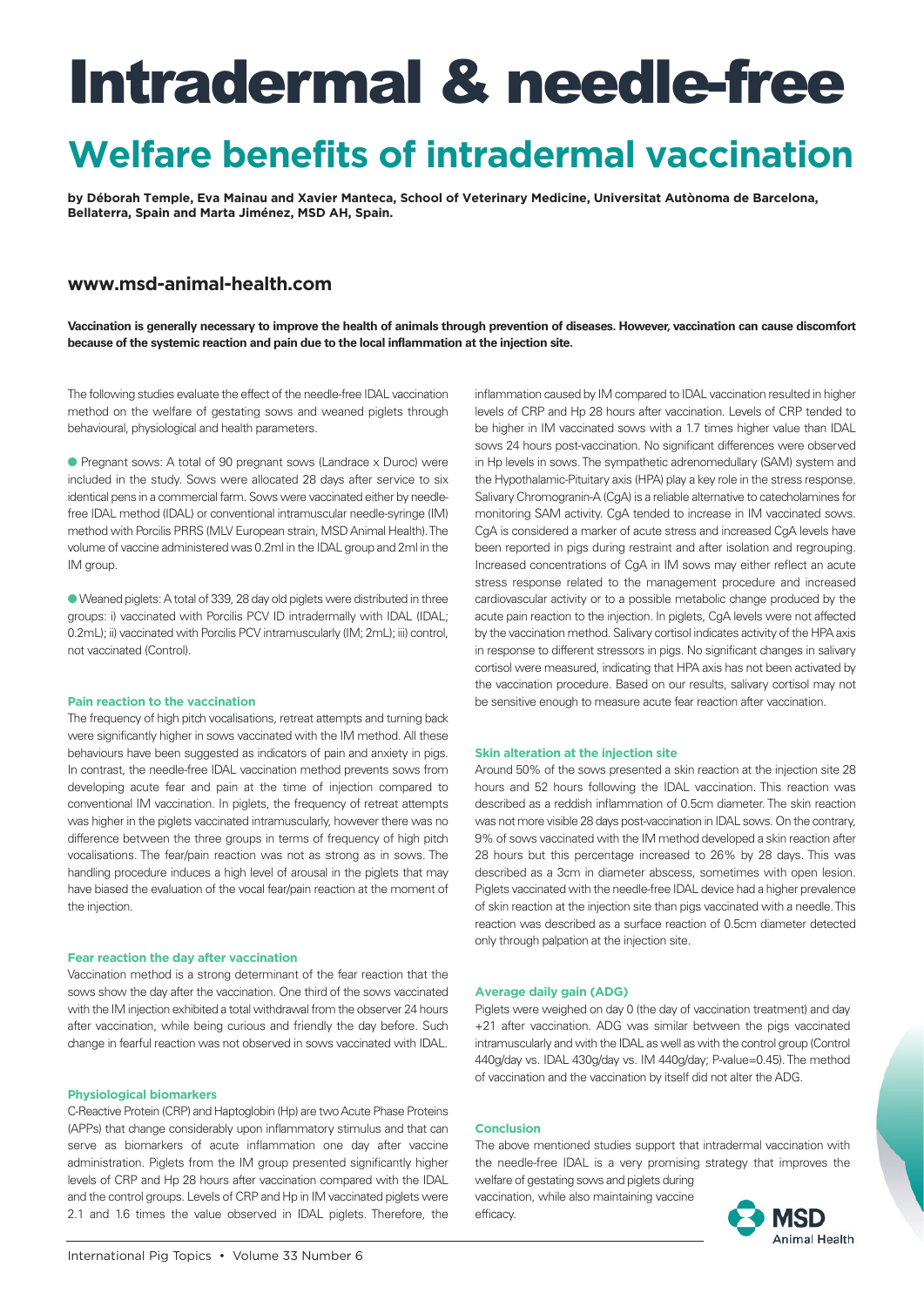## **Welfare benefits of intradermal vaccination**

**by Göller Manuel, Fels Michaela, Kemper Nicole, Institute of Animal Hygiene, Animal Welfare and Farm Animal Behaviour, University of Veterinary Medicine Hannover, Foundation, Bischofsholer Damm 15, 30173 Hannover, Germany.** 

### **[www.msd-animal-health.com](http://www.msd-animal-health.com)**

**The aim of this study was to investigate possible welfare aspects of IDAL vaccination in piglets. Therefore, piglets were vaccinated either with IDAL or with a conventional needle and syringe, and local reactions, animal behaviour and performance data were assessed.** 

#### **Material and methods**

The study was done in a German pig farm with 240 sows (BHZP Viktoria and Danbred), managed in a three-week-rhythm with a suckling period of 28 days. A total of 672 suckling piglets from three batches were included. Seven day old piglets were vaccinated either with Porcilis M Hyo ID ONCE intradermal (n=338; off label use) or with Stellamune One (Zoetis Deutschland GmbH, Berlin, Deutschland) intramuscularly (n=334; control group).

Piglets were weighed individually one day before vaccination and eight days later. The injection site was evaluated for three days each postvaccination as well as on day seven post-vaccination, and the size of swelling was scored on a scale from 0-6, ranging from 'no swelling' to 'dove egg size'. One day before and eight days after vaccination, an overall health/skin lesion assessment was done that included rectal body temperature and an evaluation of the skin lesions on all body, resulting in a cumulative lesion score for each piglet.

To assess the piglets' behaviour, twelve litters in total were analysed. Two litters vaccinated intradermally and control litters per batch were monitored by video cameras over 10 days, starting two days before vaccination. Videos were analysed in time intervals of five minutes between 6.00 and 10.00, 13.00 and 17.00, and 19.00 and 21.00 for the number of piglets lying/resting, standing, walking, suckling, and showing social interaction. In addition, the time needed for each vaccination was recorded via an electronic time clock.

All data was statistically analysed with the IBM SPSS Statistics software, version 22. Results were considered statistically significant if the related P-values were less than 0.05.

#### **Results and discussion**

Daily weight gain was not significantly different between piglets vaccinated with IDAL (247g/d) or with needle and syringe (258g/d). On day one post-vaccination, 71.3% of the control piglets had no swelling at the injection site versus 2.7% of the IDAL pigs (Table 1).

On day seven post-vaccination, hardly any swelling or rubor was observed (Table 2).

#### **Table. 1. Evaluation of injection site: day one post vaccination.**

|                   | No swelling <pea<br>(%)</pea<br> | $(\%)$ | <b>Pea</b> | (%) (%) | Bean Hazelnut Dove egg<br>(%) | (%) |
|-------------------|----------------------------------|--------|------------|---------|-------------------------------|-----|
| <b>IDAL</b> group | 2.7                              | 11.O   | 38.8       | 21.3    | 169                           | 9.5 |
| Control group     | 71.3                             | 20.7   | $-7.2$     | 0.9     |                               |     |

|                   | No swelling <pea bean="" dove="" egg<br="" hazelnut="" pea=""><math>(\%)</math></pea> |      | (%) (%) (%) |    | $\blacktriangleleft$ (%) | (2) |
|-------------------|---------------------------------------------------------------------------------------|------|-------------|----|--------------------------|-----|
| <b>IDAL</b> group | 65.6                                                                                  | 22 Z | 7.8         | 24 | 18                       | 03  |
| Control group     | 96.1                                                                                  | 39   |             |    |                          |     |

**Table. 2. Evaluation of injection site: day seven post vaccination.**

The overall scoring of skin lesions on different body areas was not different between the two groups with low cumulative lesion scores. In addition, vaccination method did not have any effect on average body temperature in IDAL vaccinated piglets (38.9˚C) or control piglets (39.0˚C).

Video analyses revealed that on the day of vaccination, control piglets laid down significantly more often after vaccination, stood and walked less, suckled less and were less social than those vaccinated with IDAL (Fig. 1).



**Fig. 1. Behaviour analyses on the day after vaccination.**

On day one after vaccination, they still suckled significantly less frequently, while all other behaviours were aligned to the level of the IDAL group. In contrast, IDAL piglets were more active and suckled more often. As lower activity in piglets is related to stress and pain, it can be concluded that IDAL vaccination possibly reduces stress, resulting in sufficient milk intake. The IDAL vaccination took 11 seconds, while needle and syringe vaccination took 17 seconds per piglet and vaccination dose, a difference that may be meaningful for larger farms.

#### **Conclusion**

In conclusion, IDAL vaccination in suckling piglets is less stressful than vaccination with needle and syringe. The study results support

that IDAL vaccination may be a promising alternative from an animal welfare point of view.